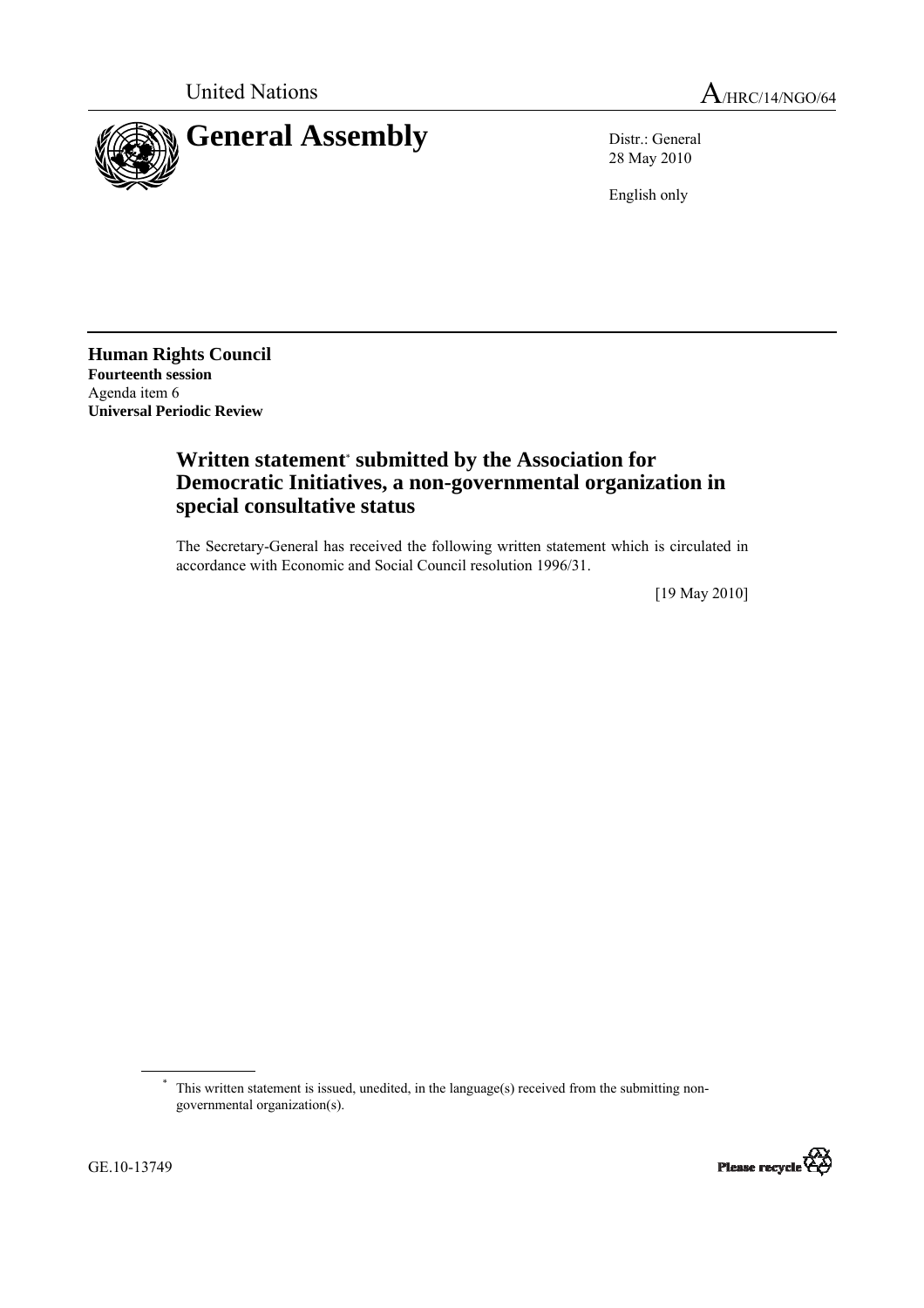## **Recommendations of Justice Network in Bosnia and Herzegovina to the government of BiH in the framework of UPR**

1. Justice Network includes 47 organizations of the civil society (non-governmental organizations and professional associations) from Bosnia and Herzegovina, and it focuses on the area of judiciary and justice, and monitoring of implementation of the United Nations standards in these areas.

2. The Justice Network welcomes the activities of the Human Rights Council member countries, other countries actively involved in the Universal Periodic Review, as well as the valuable contribution of non-governmental organizations in the process of reviewing the situation in Bosnia and Herzegovina.

3. We relish the readiness of the BiH Government to uphold the conventions of the United Nations in the field of human rights and invite authorities of Bosnia and Herzegovina to accept all well-intended recommendations voiced in the course of the interactive dialogue.

4. Existence of four legal systems: Brčko District, Republika Srpska, Federation of BiH, and Bosnia and Herzegovina – implies simultaneous existence of four criminal codes, and as many codes of criminal procedure. Neither sanctions nor criminal policies have been harmonized. The primary impact of the foregoing is that the citizens are not treated equally, and their position before judicial bodies is determined by their place of residence.

 For that reason, the non-governmental organizations, gathered around the Justice Network, recommend to the authorities of Bosnia and Herzegovina to harmonize criminal legislation on all levels. Such reform includes establishment of the Supreme Court of BiH, whose operations would contribute to harmonization of the court practice and meritorious interpretation of the laws.

5. Fourteen different sources (ten cantons, two entities, the state and Brcko District) from which courts in BiH are financed jeopardizes the independence of the judiciary from the executive and legislative branches of government. For that reason, we recommend to the BiH authorities to devise methods of financing that will guarantee independence of the judicial bodies, which can be accomplished, among other things, by establishing single source budget for the judiciary for the entire country. We are of the opinion that the practice of executive branch influencing salary amounts for judges represents clear departure from the principles of power separation and judicial independence.

6. Given that it has yet to be made possible for minority members to use their languages before courts, we deem it necessary to take measures required for full realization of this right.

7. Since pronounced role is assigned to lawyers by the codes of criminal procedure, it is evident that justice has practically become inaccessible to financially deprived categories. We recommend enactment of the law on free legal aid at the level of Bosnia and Herzegovina, and establishment of mechanisms that ensure equal access to justice for all, regardless of their financial situation.

8. In the Republic of Srpska, the Law on Protection and Treatment of Juveniles in the Criminal Proceedings has been enacted, whereas the same law is due for enactment in the Federation of BiH, and preparations should be made for its implementation in both Entities, especially in the part that relates to execution of correctional recommendations, in order to guarantee and improve the rights of children in criminal proceedings.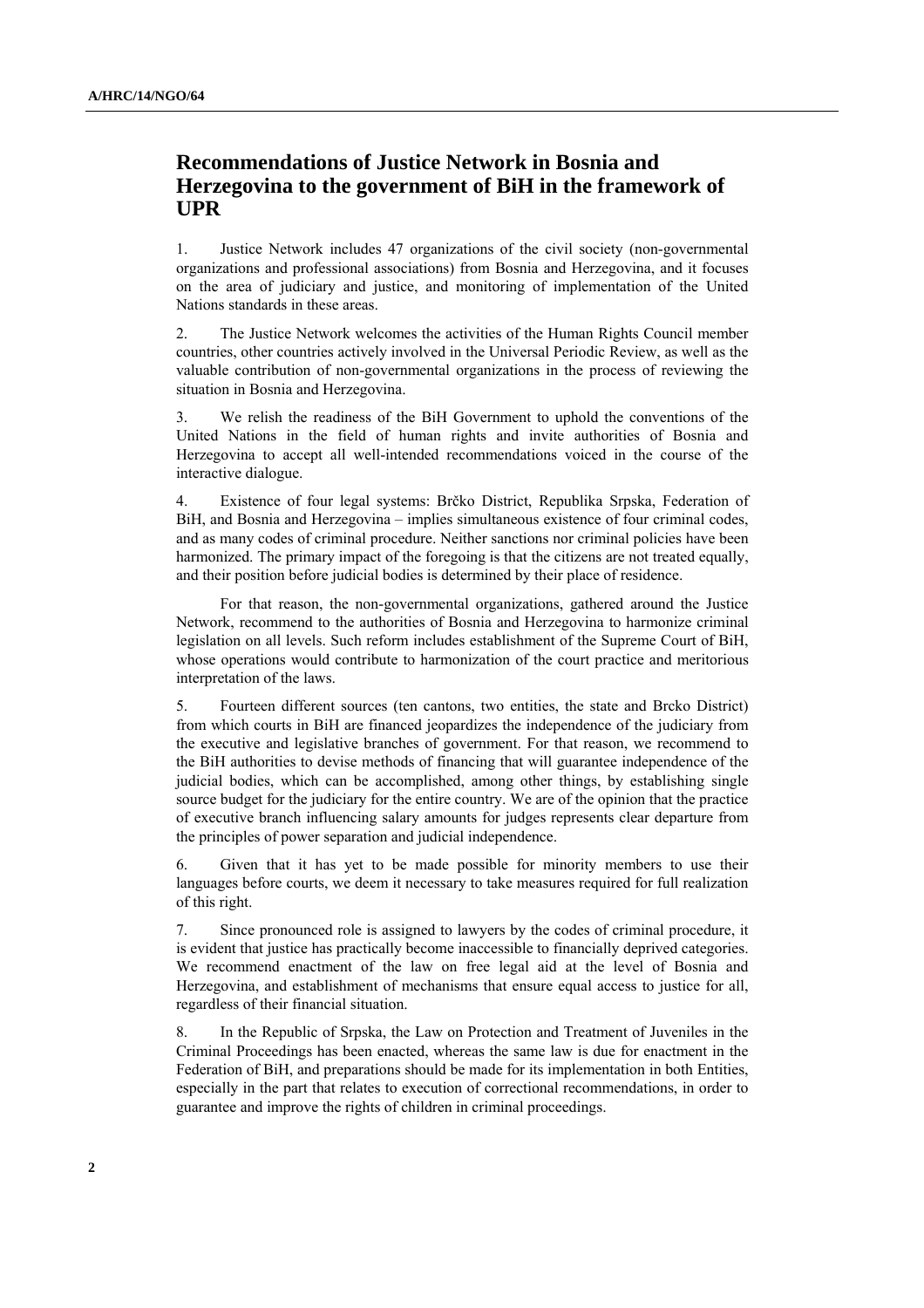9. We advocate for organization of trainings for judges, prosecutors, and lawyers in implementation of the Law on Gender Equality, given the difficulties in the implementation of this Law. At the same time, it is necessary to facilitate the exchange of experiences and practices in implementation of international standards.

10. Consistent implementation of the laws against domestic violence imposes the need for additional sensitizing and education on the part of employees in judicial institutions.

 In the context of measures for prevention of domestic violence, it is necessary to establish such statistics on crime in BiH recognizing domestic violence and the extent thereof.

11. We welcome the enactment of the Law against Discrimination and we consider it important in the process of eliminating discrimination as one of the major generators of human rights violations. We invite the authorities to implement this law consistently, and create all prerequisites to ensure that the institution of Ombudsmen for BiH is properly staffed, financed, and in every other way equipped for the implementation of this Law.

12. We deem it important for the legislative bodies to initiate the harmonization of the existing laws with the provisions of the Law against Discrimination as soon as possible.

13. It is our opinion that the Law against Discrimination should incorporate provisions prohibiting discrimination on the basis of marital or family status, pregnancy and maternity, age, health, genetic heritage.

 Also, we suggest that the potential for discrimination on the basis of citizenship is legally eliminated.

14. We assign great importance to the promotion of the Law against Discrimination, and we invite the authorities of Bosnia and Herzegovina to provide necessary support to the non-governmental organizations in order to bring this Law to the citizens of Bosnia and Herzegovina and facilitate its utilization by the citizens.

15. We are concerned with the fact that a significant number of Roma children has yet to be registered in the birth registries. Therefore, mechanisms should be established urgently to facilitate the registration of Roma children to the greatest possible extent, in order to enable this population to exercise their human rights and freedoms.

16. Lack of effective implementation of legal provisions prohibiting racial discrimination calls for encouragement of the judicial agencies to sanction these crimes and maintain up-to-date statistics on administered sanctions, and on restitution and compensation provided to the victims of racial discrimination.

17. We strongly advocate for upholding of the freedom of expression, but we stress the need for consistent implementation of the criminal provisions that prohibit hate speech, propagating of xenophobia, anti-Semitism, and other forms of bigotry.

18. The Justice Network endorses establishment of mechanisms to ensure continuous and independent supervision of actions taken by the police and prison personnel. At the same time, we deem it important that the tools for internal control of police and prison personnel are functioning properly, on the basis of independence and efficiency.

19. In recent years, many reform processes were undertaken for faster and more efficient access to justice, but the number of cases in courts is still high, and the proceedings take several years. Systemic support for development of non-judicial alternative resolution of disputes and mediation is necessary for faster, more efficient, and cheaper access to justice, in accordance with the recommendations of the Council of Europe and Directives of the European Union.